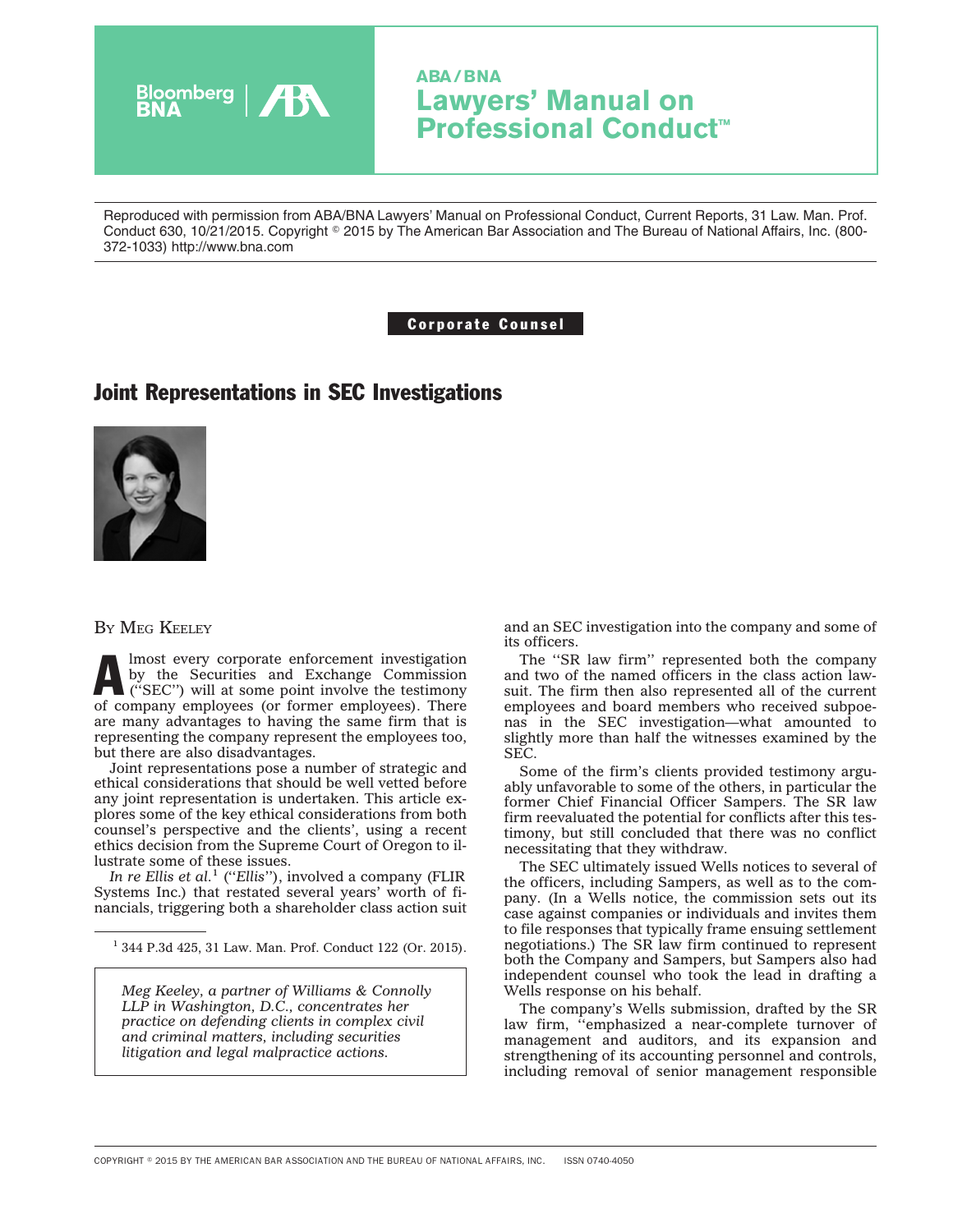for FLIR's troubles.''2 It then went on to note that to the extent that any wrongdoing might have occurred, the company understood that the SEC was ''pursuing fraud claims against one or more individuals who may have been responsible."<sup>3</sup> The company later stated that when it wrote this statement, it intended to refer only to two former members of senior management whom the SR law firm did *not* represent, not to Sampers.

The Oregon State Bar (''Bar Association'') brought ethics charges against the participating attorneys from the SR law firm, and ultimately determined that they had violated several conflict of interest rules by undertaking a joint representation during the SEC investigation.

The Oregon Supreme Court, in a detailed and thorough opinion, reversed those findings. $4$  Although the Court applied an ethical code that Oregon has since replaced with a version of the Model Rules, much of the Court's analysis is pertinent to the ethical issues that all counsel should explore before taking on a joint representation, as discussed below.

#### 1. Do Consider the Potential for Conflicts.

It goes without saying that you have to evaluate the potential for conflicts of interest prior to taking on a joint representation.

This will typically involve talking to your existing corporate client, as well as to your potential new clients to determine if anyone has information that they would not want shared with the others, including the corporation. You also should ensure that no one will be taking a position adverse to another—for instance, an employee who believes her boss directed her to engage in wrongdoing.

That clients' interests could potentially diverge at some point in the future does not give rise to a current conflict of interest, however.

In *Ellis*, for example, the Bar Association contended that the SR law firm had a conflict because it was in the company's interest to cooperate with the SEC, and at some point in the future individuals may want to take self-protective steps adverse to that cooperation interest. The Court rejected this argument, holding that the potential conflict of interest was not sufficiently ''likely'' to prevent the SR law firm from taking on the joint representation.<sup>5</sup>

The Court pointed out that the SR law firm attorneys had testified to the commonality of interests that often arises in the context of an SEC investigation:

[A] public company subject to an SEC investigation has two principal interests: to move the process along quickly toward resolution, and to maintain public confidence. The company's board has similar interests, plus an additional interest in assuring itself that current management maintains accurate financial statements. Officers—who run the risk of liability for past conduct—also share the same interests as the company and have an additional interest in not

being damaged by speculative testimony. . . . And, all witnesses have an interest in avoiding becoming embroiled in any ''process violation'' during the investigation, such as SEC accusations of untruthful testimony, failure to produce requested documentation, or obstruction of justice.6

In short, there is often a commonality of interest, and benefits to be gained by joint representation. But counsel should fairly evaluate the potential for a conflict to arise, and undertake the necessary prefatory interviews to determine the likelihood of a conflict emerging.

### 2. Do Consider the Potential for Conflicts Again. And Again.

Just because a conflict of interest does not exist at the time a joint representation is first undertaken, that does not mean a conflict cannot subsequently arise, as was alleged in *Ellis*. Thus, counsel is well advised to reevaluate the conflicts of interest question throughout your joint representation—particularly as you learn more facts, and when there are significant developments in the investigation.

In *Ellis*, the Bar Association alleged that even if there was not a conflict of interest at the outset, a conflict arose during the SEC investigation ''once it became apparent that actual or likely conflicts had arisen."<sup>7</sup>

In support of the position that an ''actual or likely'' conflict of interest had arisen, the Bar Association in *Ellis* pointed to the fact that several clients' testimony was arguably unfavorable to others, including a witness who testified to the alleged destruction of documents.

The Court noted that ''differing recollections are common during the SEC interview phase'' and, without more, do not give rise to a conflict of interest.<sup>8</sup> Similarly, the mere reliance of one client on the opinion of another does not create a conflict of interest.<sup>9</sup>

And with respect to the testimony regarding the purported document destruction, the Court found that the incident illustrated one of the benefits of a joint representation: because the SR law firm represented each of the witnesses at issue, they were allowed to be present for the SEC interviews and investigate the alleged document destruction further, resulting in the ability ''to provide the SEC with explanations about issues arising from [the employee's] testimony—particularly concerning circumstances about which [the employee] had been unaware."<sup>10</sup>

The Bar Association also pointed to the company's purported acknowledgement that some wrongdoing had been committed by individuals when the Company referred in its Wells submission to the SEC '' 'pursuing fraud claims against one or more individuals who may have been responsible' for accounting errors, 'to the ex-<br>tent that wrong-doing may have occurred.' ''<sup>11</sup>

The Court rejected this argument too, noting that the focus of the Company's Wells submission was on remediation: ''Although isolated statements in [the Company's] Wells Submission arguably could be read to inferentially cast a negative light on [certain individuals], <sup>2</sup> *Id.* at 432. <sup>3</sup> *Id.*

<sup>6</sup> *Id.* at 439. <sup>7</sup> *Id.* at 442. <sup>8</sup> *Id.* at 444. <sup>9</sup> *Id.* at 443-444. <sup>10</sup> *Id.* at 445. <sup>11</sup> *Id.*

<sup>&</sup>lt;sup>4</sup> This article is not intended to be an exhaustive examination of the *Ellis* opinion, which examined numerous potential conflicts at length, including potential conflicts arising in a subsequent investigation by the Department of Justice. Rather, this article seeks merely to use *Ellis* to illustrate some of the issues that can arise in a joint representation situation. <sup>5</sup> *Id.* at 437, 441.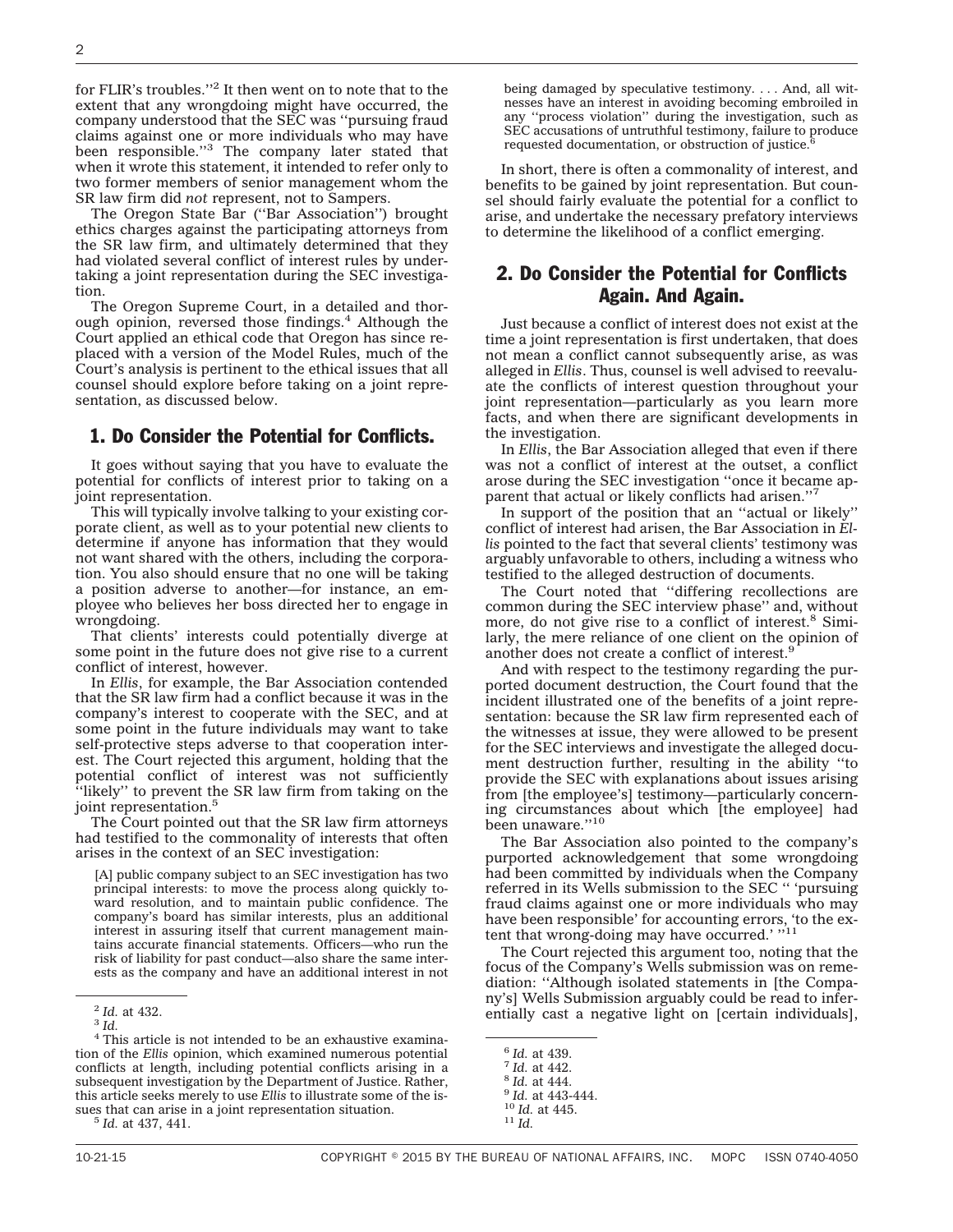other evidence in the record provides contrary context to those statements, regarding [the Company's] remediation defense and its objective interest in persuading the SEC to look forward, not backward.''12

That the Court rejected the Bar Association's argument in the end should not be taken as leeway to ignore the potential for conflicts among your clients developing during the course of the joint representation. While differing recollections and reliance standing alone are not sufficient to raise a disqualifying conflict of interest, attempts to shift blame or to point fingers do. Reevaluate the conflict of interests issue any time there is a significant development in the facts, or a change in the legal theories pursued by the government.

### 3. Don't Automatically Defer to the SEC's Assertion of a Conflict.

You have evaluated the conflict of interest issues as set forth above, and concluded there are no present conflicts of interest that preclude you from undertaking a joint representation. Yet when you call the SEC attorney to inform her that you will be representing the employee, the SEC attorney asserts that you cannot represent the individual because you have a conflict of interest. The SEC attorney goes on to explain that it would like to discuss a cooperation agreement with the individual employee, and that obviously such a discussion cannot include counsel for the corporation. What do you do?

First, you should ask once again whether there indeed might be a conflict of interest that precludes you from undertaking the joint representation. Such an analysis will ordinarily include a discussion with the individual employee as to whether there is any information that she may have that could provide the basis for a cooperation agreement, and advise that she engage separate counsel if there is.

Second, assuming you have not changed your conclusions regarding the absence of a conflict after this inquiry, you should not change your view based merely on the SEC's conclusion. The SEC cannot ''create'' a conflict by asserting that a conflict exists.

Consider again the typical conflict of interest that can arise in a government investigation—one witness pointing the finger at another, asserting that if they engaged in any wrongdoing, it was because someone else directed them to do it. The SEC may very well be seeking to find that witness who will point the finger; but if your investigation reveals that none of your clients (or potential clients) is in fact pointing the finger at another, the SEC's hopes and desires cannot change that.

Thus, while the SEC's claim of a conflict should cause you to scrutinize the situation even further, you should not defer to the SEC's conclusion if your investigation fairly leads to a different one.

### 4. Don't Rely on a Verbal Agreement or Understanding.

Both to ensure that your clients understand the potential downsides of a joint representation, and that your own ethical obligations are satisfied, do not rely on

an oral agreement to jointly represent the corporation and any of its employees in an SEC investigation.

Joint representations pose a number of special considerations, including the possibility of disqualification should a conflict of interest develop down the road. *Get your advice and your clients' waivers in writing.*

Make clear that during the joint representation, you will not be able to make claims against any of your clients, to elicit evidence against them, and/or to attempt to shift responsibility between them.

Also make clear that (a) in the event of a dispute between them, a court may allow one of them to use the confidential attorney-client information communicated by the other during the period of the joint representation; and (b) there is law to the effect that a corporation controls privileged information when there is a joint representation of the corporation and its employees.

### 5. Do Provide for What Happens if a Conflict Develops Down the Road.

You successfully navigate the ethical obligations incident to undertaking a joint representation, but months afterward a conflict arises between your clients related to the investigation. What do you do now?

Do not wait for such a situation to present itself; discuss the alternatives and get agreement from your clients at the outset. There are several options, and the decision is ultimately theirs, so long as they can agree:

 $\blacktriangleright$  a. Withdraw from representing the employee(s), but continue to represent the Company.

This is the outcome most often agreed to by the parties when counsel starts out as counsel to the Company. But it is not without its risks—clients have successfully disqualified former counsel on the grounds that they learned confidential or privileged information that they cannot erase from their minds.

Thus, should your clients select this option, it behooves you to reach agreement on whether you can use confidential and privileged information in the event of a partial withdrawal *before* you take on the joint representation.

 $\blacktriangleright$  b. This reverse option is sometimes selected as well—with the attorney staying on as counsel to one or more individuals, and the Company retains new counsel.

The same cautionary note applies with respect to addressing ahead of time whether confidential and privileged information can be used or not in order to avoid a motion to disqualify down the road.

 c. Withdraw entirely (an inefficient result, but the only one that may work in some circumstances).

### 6. Do Advise Your Individual Clients to Seek Independent Legal Advice.

Individuals contemplating a joint representation with their employer's (or former employer's) outside counsel may have a lot to gain from such joint representation, but, as set forth above, they also waive a number of rights.

Give your clients the opportunity to consult with outside counsel regarding the decision, and encourage them to take that opportunity as it will provide much greater assurance that any waivers secured are enforce-<sup>12</sup> Id. at 450. **able.** Indeed, it is a good idea to recommend to your